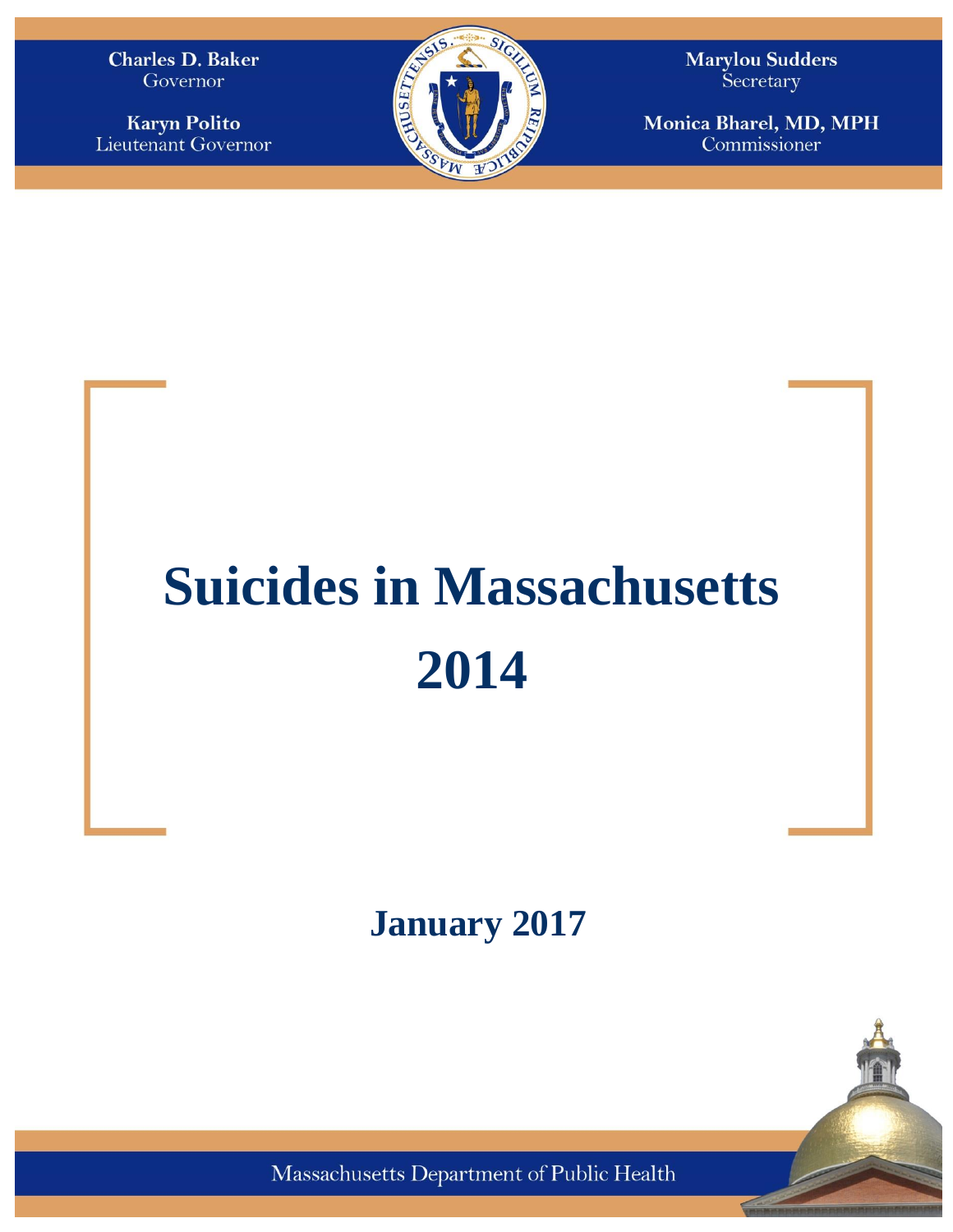## **Legislative Mandate**

The following report is hereby issued pursuant to Section 232 of Chapter 111 of the Massachusetts General Laws as follows:

*The department, in consultation with the executive office of public safety and security shall, subject to appropriation, collect, record and analyze data on all suicides in the commonwealth. Data collected for each incident shall include, to the extent possible and with respect to all applicable privacy protection laws, the following: (i) the means of the suicide; (ii) the source of the means of the suicide; (iii) the length of time between purchase of the means and the death of the decedent; (iv) the relationship of the owner of the means to the decedent; (v) whether the means was legally obtained and owned pursuant to the laws of the commonwealth; (vi) a record of past suicide attempts by the decedent; and (vii) a record of past mental health treatment of the decedent.* 

*The department shall annually submit a report, which shall include aggregate data collected for the preceding calendar year and the department's analysis, with the clerks of the house of representatives and the senate and the executive office of public safety and security not later than December 31. Names, addresses or other identifying factors shall not be included.* 

*The commissioner shall work in conjunction with the offices and agencies in custody of the data listed in this section to facilitate collection of the data and to ensure that data sharing mechanisms are in compliance with all applicable laws relating to privacy protection. Data collected and held by the department to complete the report pursuant to this section shall not be subject to section 10 of chapter 66 and clause Twenty-sixth of section 7 of chapter.*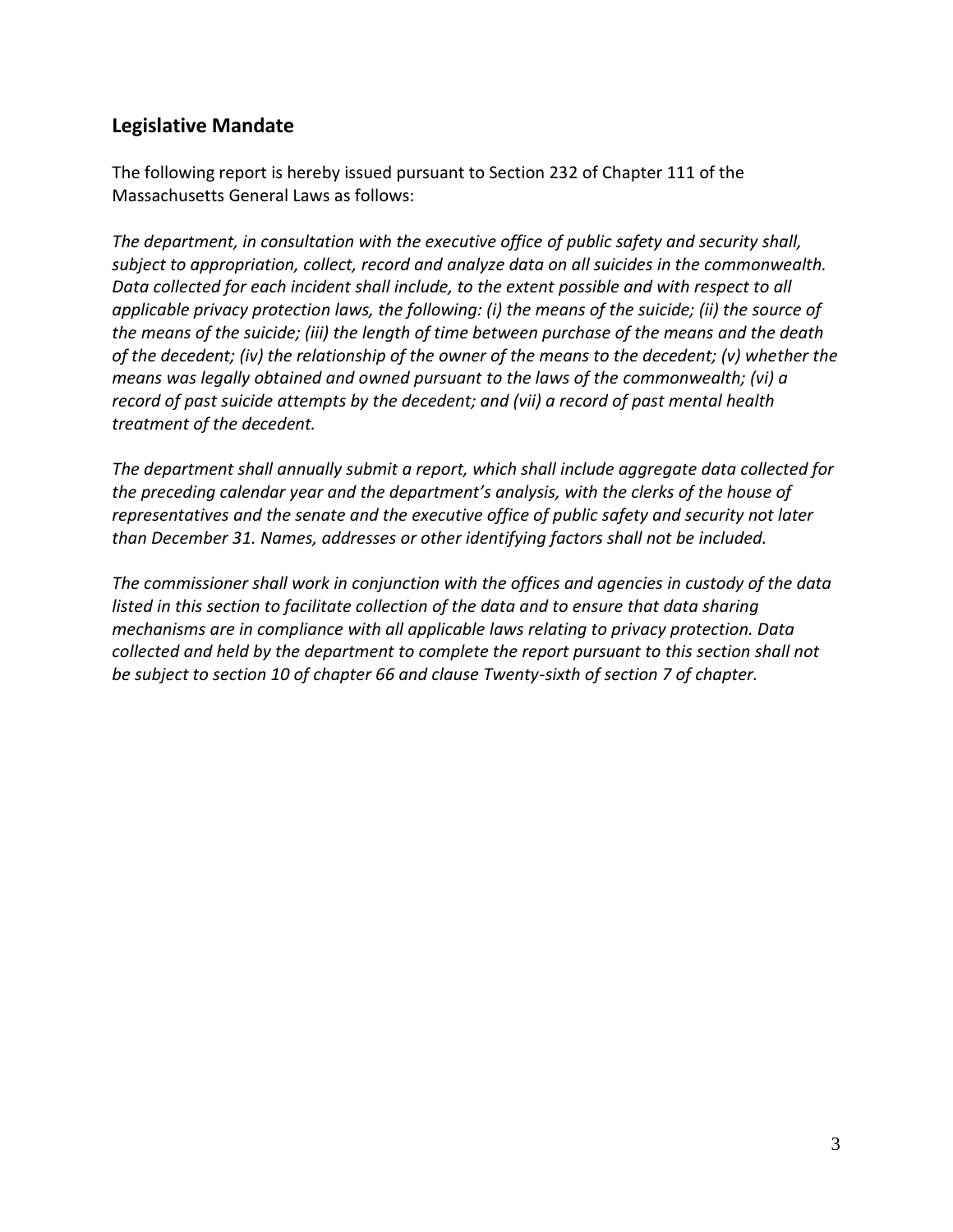## **Executive Summary**

Section 232 of Chapter 111 of the Massachusetts General Laws tasked the Massachusetts Department of Public Health (DPH) with collecting, recording and analyzing data on all suicides in the Commonwealth and submitting an annual report.

DPH analyzed data collected on suicides for 2014 and found the following:

- In 2014, 608 suicides occurred in Massachusetts. This number was greater than the number of deaths due to motor vehicles (N=328) and homicides (N=147) combined.
- In 2014, the rate of suicide in Massachusetts was 9.0/100,000 persons. This rate has increased an average of 3.1% per year since 2004. There were approximately 40% more suicides in 2014 than in 2004.
- The majority (77%) of suicide victims were male (n=468). However, rates for both males and females have increased since 2004.
- The majority of suicides that occurred in 2014 were among individuals 35-64 years old (n=340, 56%).
- The most prevalent means of suicide for males were hanging/suffocation (51%) and firearm (24%), which combined accounted for 75% of male suicides.
- For females, the most prevalent means of suicide were hanging/suffocation (44%) and poisoning/overdose (35%), which combined accounted for 79% of female suicides.
- Males (n=114) accounted for 88% of firearm suicides (n=129). Handguns (N=101, 78%) were the most common type of firearm used in suicides.
- For poisoning suicides, opiates (n=47, 21%) and antidepressants (n=39, 17%) were the most common classes of drugs used.
- 22% of female suicide victims (n=31) and 17% of male suicide victims (n=81) were known to have a prior suicide attempt.
- 56% of female suicide victims (n=78) and 41% of male suicide victims (n=190) were known to have a history of treatment for a mental health or substance abuse problem.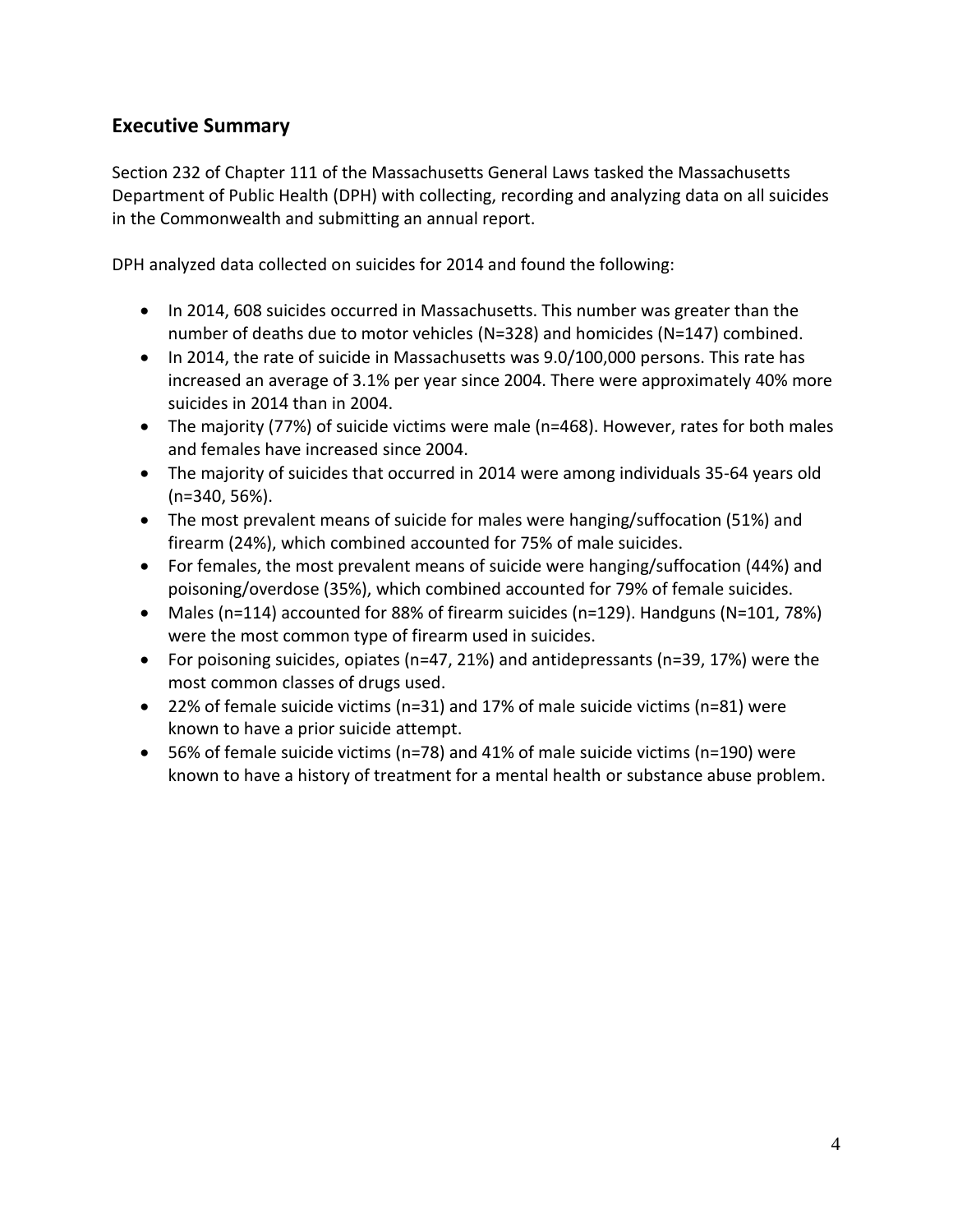## **Introduction**

In 2014, the Legislature passed Chapter 284 of the Acts of 2014: An Act to reduce gun violence. This law included a requirement for the Massachusetts Department of Public Health (DPH) to collect, record and analyze data on all suicides in the Commonwealth.

The Massachusetts Violent Death Reporting System (MAVDRS) began collecting data on all homicides, suicides, deaths of undetermined intent, unintentional firearm deaths and legal intervention deaths that occurred in the Commonwealth starting in 2003. MAVDRS is a part of the National Violent Death Reporting System (NVDRS) and is funded by the Centers for Disease Control and Prevention (CDC). The software, variables and coding guidance are standardized by CDC across all funded states. The data contained in this report is for 2014, the latest year available. Due to the extensive information collected, CDC allows eighteen months after the end of the data year for data completion.

Since the passage of Chapter 284 of the Acts of 2014, MAVDRS has worked towards obtaining better data on all of the information specified in the legislation. MAVDRS has been working with current data partners, which include the Registry of Vital Records and Statistics (RVRS), the Office of the Chief Medical Examiner (OCME), the Massachusetts State Police (MSP), and the Boston Police Department (BPD), as well as new partners within the Executive Office of Public Safety and Security (EOPSS) like the Department of Criminal Justice Information Services (DCJIS), to work on obtaining additional data elements as well as improving upon the quality of data currently collected. MAVDRS received data for 2014 firearm suicides from DCJIS that has been used to improve the reporting on information related to firearm suicides.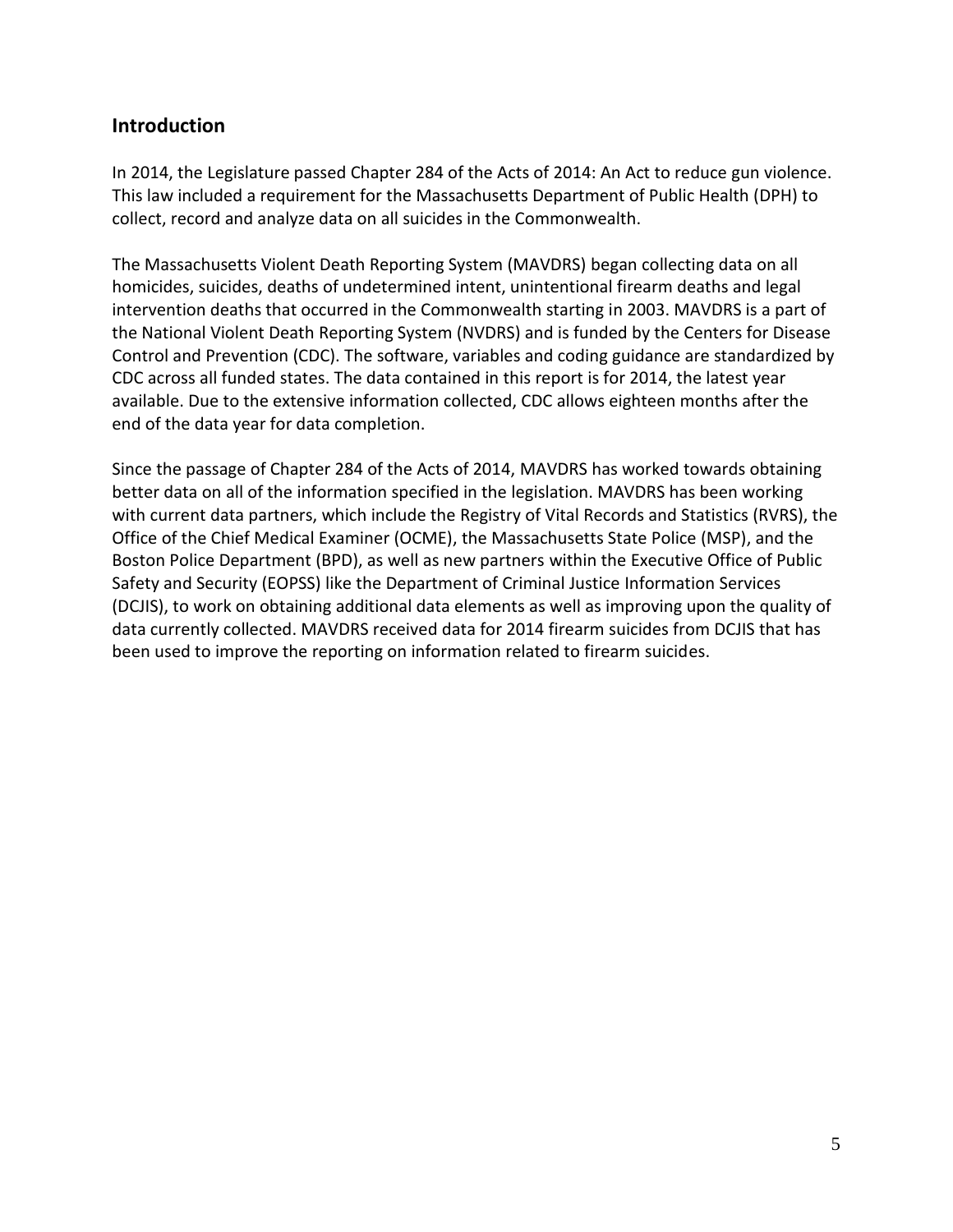## **Suicide Data 2014**

 $\overline{a}$ 

From January 1, 2014 to December 31, 2014, there were 608 suicides (9.0/100,000) that occurred in the Commonwealth of Massachusetts. Of the 608 suicide deaths, 468 of the victims were male (14.3/100,000, 77%) and 140 victims were female (4.0/100,000, 23%).



Source: Massachusetts Violent Death Reporting System, Massachusetts Department of Public Health; Fatality Analysis Reporting System (FARS), National Highway Traffic Safety Administration

- The number of suicide deaths was almost two times higher than the number of motor vehicle traffic-related deaths (N=328) and four times higher than homicides (N=147) in 2014.
- Massachusetts has a lower rate of suicide (9.0/100,000) compared to the rest of the U.S. The age-adjusted rate of suicide for the U.S in 2014 was 12.9/100,000.<sup>1</sup>
- Since 2004, suicide rates increased an average of 3.1% per year. There were approximately 40% more suicides in 2014 than in 2004. This increase mirrors an increase in the U.S. ageadjusted suicides rate, which increased an average of 1.8% per year since 2004.  $^{\rm 1}$
- While the majority of deaths by suicide occurred in males, there have been steady increases in the rates of suicide among men and among women between 2004 and 2014. The rate of suicide among males increased by 29%; among females, the rate increased by 48%.

<sup>&</sup>lt;sup>1</sup> Source: Centers for Disease Control and Prevention, WISQARS – Fatal Injuries Report, 1999-2014, for National, Regional, and States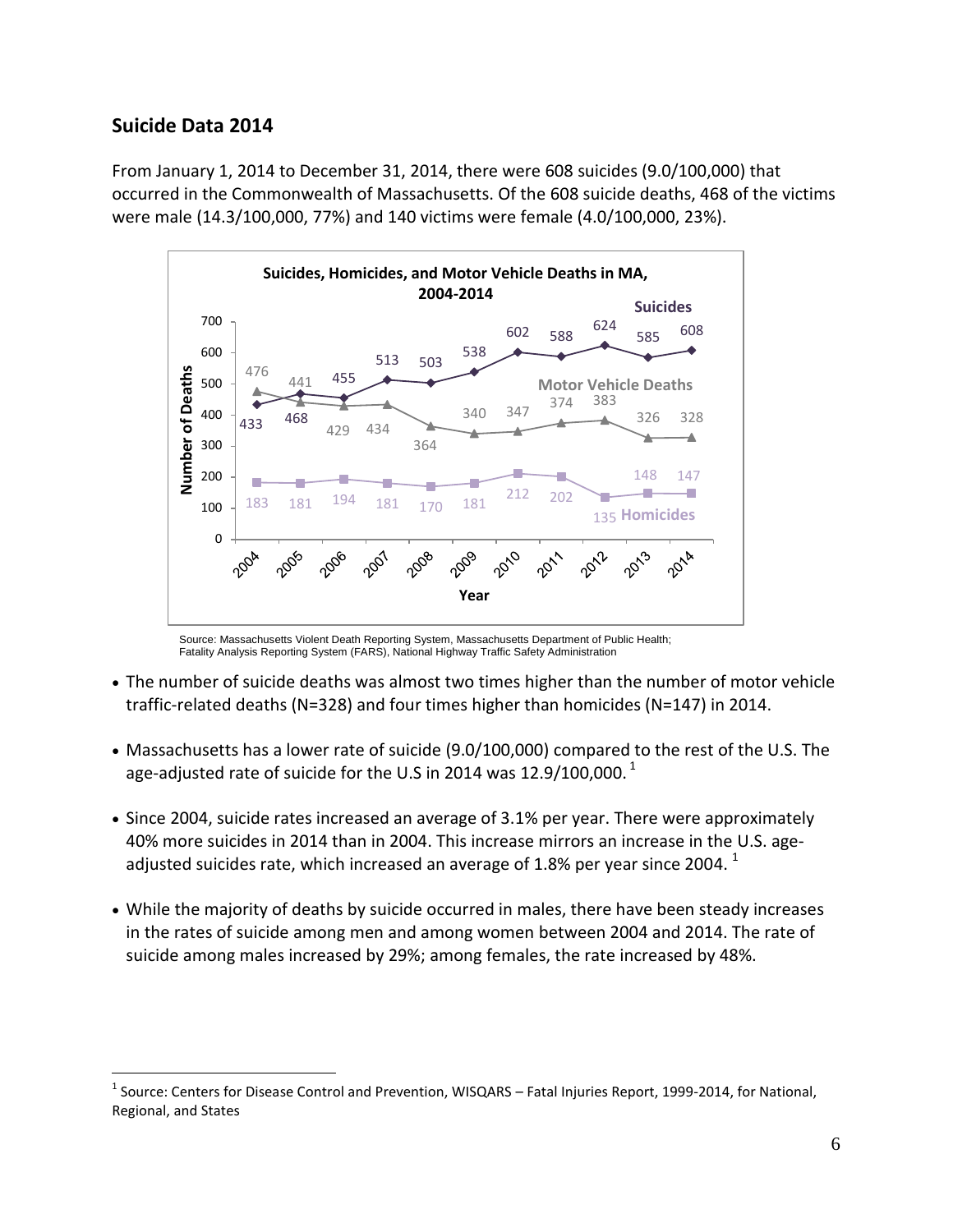

Source: Massachusetts Violent Death Reporting System, Massachusetts Department of Public Health

- 44% of suicides that occurred in 2014 were among individuals age 45-64 years (n=268). Between 2004 and 2014, the rate of suicides in this group increased an average of 4.1% per year.
- The highest rate of suicide among males was among individuals age 85+ years (29.5/100,000 persons, n=15). For females, the highest suicide rate was among individuals 45-54 years (7.3/100,000 persons, n=37).

 2 \*Rates are not calculated for counts less than 5.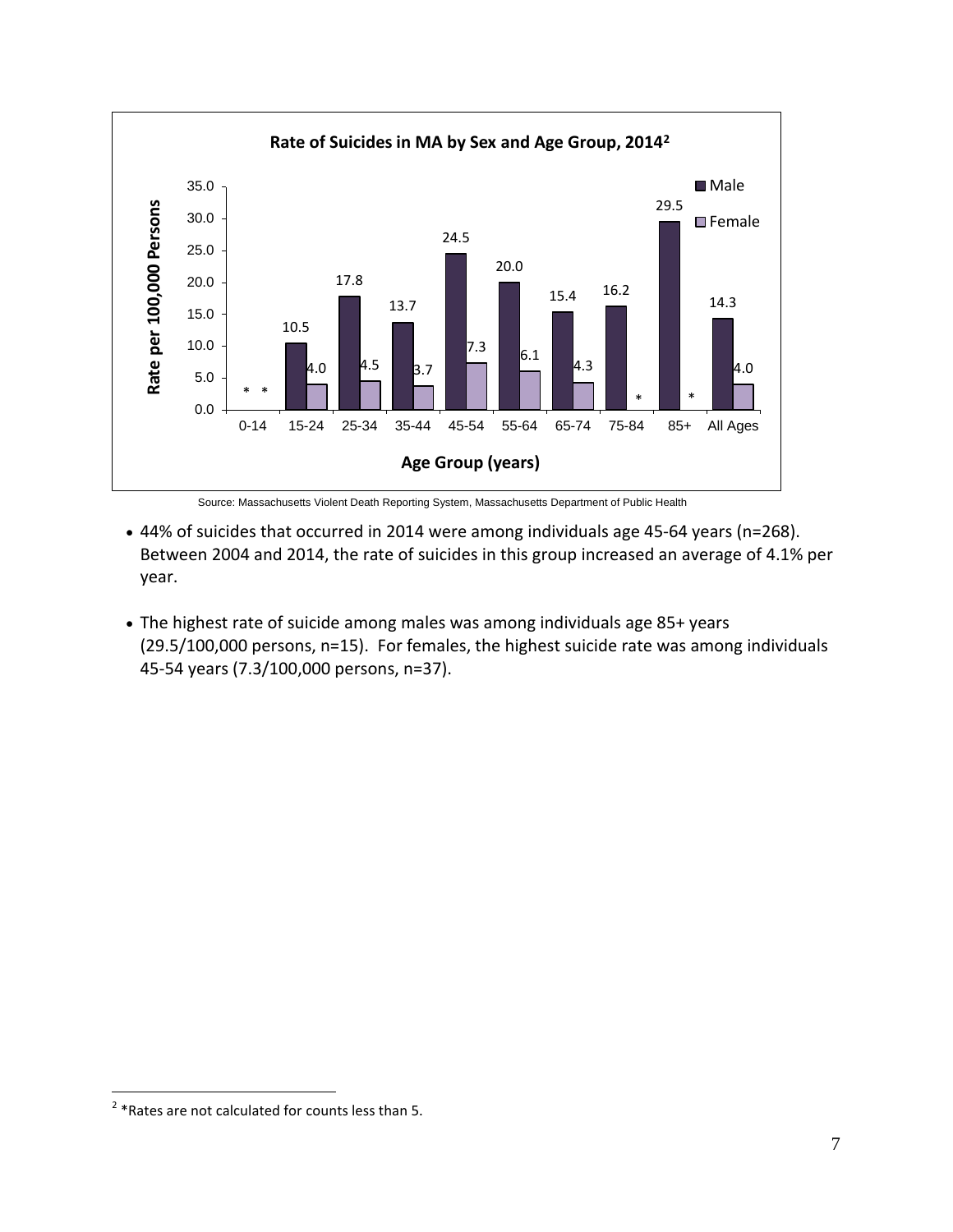### **Suicides by County of Injury**



Rate of Suicides by Injury County, MA 2014

Geographic data supplied by: Massachusetts Executive Office of Environmental Affairs, MassGIS.

- In 2014, Franklin county had the highest rate of suicide (16.9/100,000, n=12) and Middlesex county had the highest number of suicides (n=115, 7.3/100,000).
- The county with the lowest measurable rate in 2014 was Suffolk County (6.5/100,000, n= 50).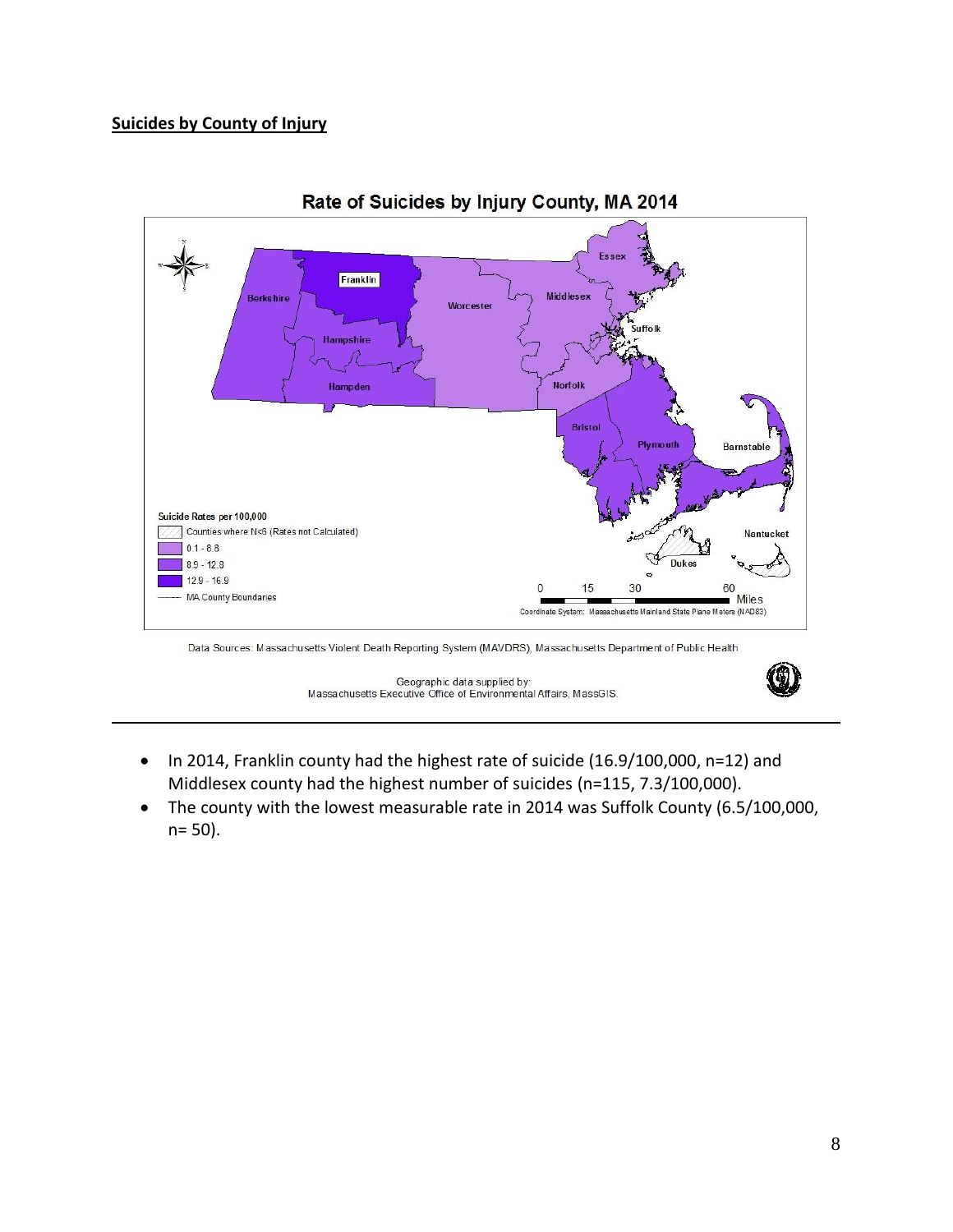### **The Means of Suicide and Source of the Means of Suicide**

Chapter 111 M.G.L, Section 232, (i) and (ii) specify that this report contain both the means of the suicide (e.g., firearm suicides) and the source of the means (e.g., type of firearm). The means used in suicides varies greatly as does its source. The following information represents the data currently available on the type and source of means used in suicides in Massachusetts in 2014.



Source: Massachusetts Violent Death Reporting System, Massachusetts Department of Public Health

| <b>Means of Suicide: Number, Percent and Rate, MA 2014</b> |              |             |         |              |         |         |              |         |         |
|------------------------------------------------------------|--------------|-------------|---------|--------------|---------|---------|--------------|---------|---------|
|                                                            |              | <b>Male</b> |         | Female       |         |         | <b>Total</b> |         |         |
|                                                            |              |             | Rate    |              |         | Rate    |              |         | Rate    |
| <b>Means of Suicide</b>                                    | $\mathsf{n}$ | Percent     | per     | $\mathsf{n}$ | Percent | per     | $\mathsf{n}$ | Percent | per     |
|                                                            |              |             | 100,000 |              |         | 100,000 |              |         | 100,000 |
| Hanging/Suffocation                                        | 237          | 50.6        | 7.2     | 61           | 43.6    | 1.8     | 298          | 49.0    | 4.4     |
| Firearm                                                    | 114          | 24.4        | 3.5     | 15           | 10.7    | 0.4     | 129          | 21.2    | 1.9     |
| Poisoning                                                  | 56           | 12.0        | 1.7     | 49           | 35.0    | 1.4     | 105          | 17.3    | $1.6\,$ |
| Sharp Instrument                                           | 17           | 3.6         | 0.5     | 3            | 2.1     | $- -$   | 20           | 3.3     | 0.3     |
| Fall                                                       | 14           | 3.0         | 0.4     | 2            | 1.4     | $- -$   | 16           | 2.6     | 0.2     |
| <b>Other Means</b>                                         | 30           | 6.4         | 0.9     | 10           | 7.1     | 0.3     | 40           | 6.6     | 0.6     |
| <b>Total</b>                                               | 468          | 100.0       | 14.3    | 140          | 100.0   | 4.0     | 608          | 100.0   | 9.0     |

Source: Massachusetts Violent Death Reporting System, Massachusetts Department of Public Health

- The most prevalent methods of suicide in 2014 were hanging/suffocation (n=298, 49%), firearms (n=129, 21%), and poisoning (n=105, 17%).
- Hanging/suffocation (n=237) and firearm (n=114) were the most common methods for men.
- Hanging/suffocation (n=61) and poisoning/overdose (n=49) were the most common methods for women.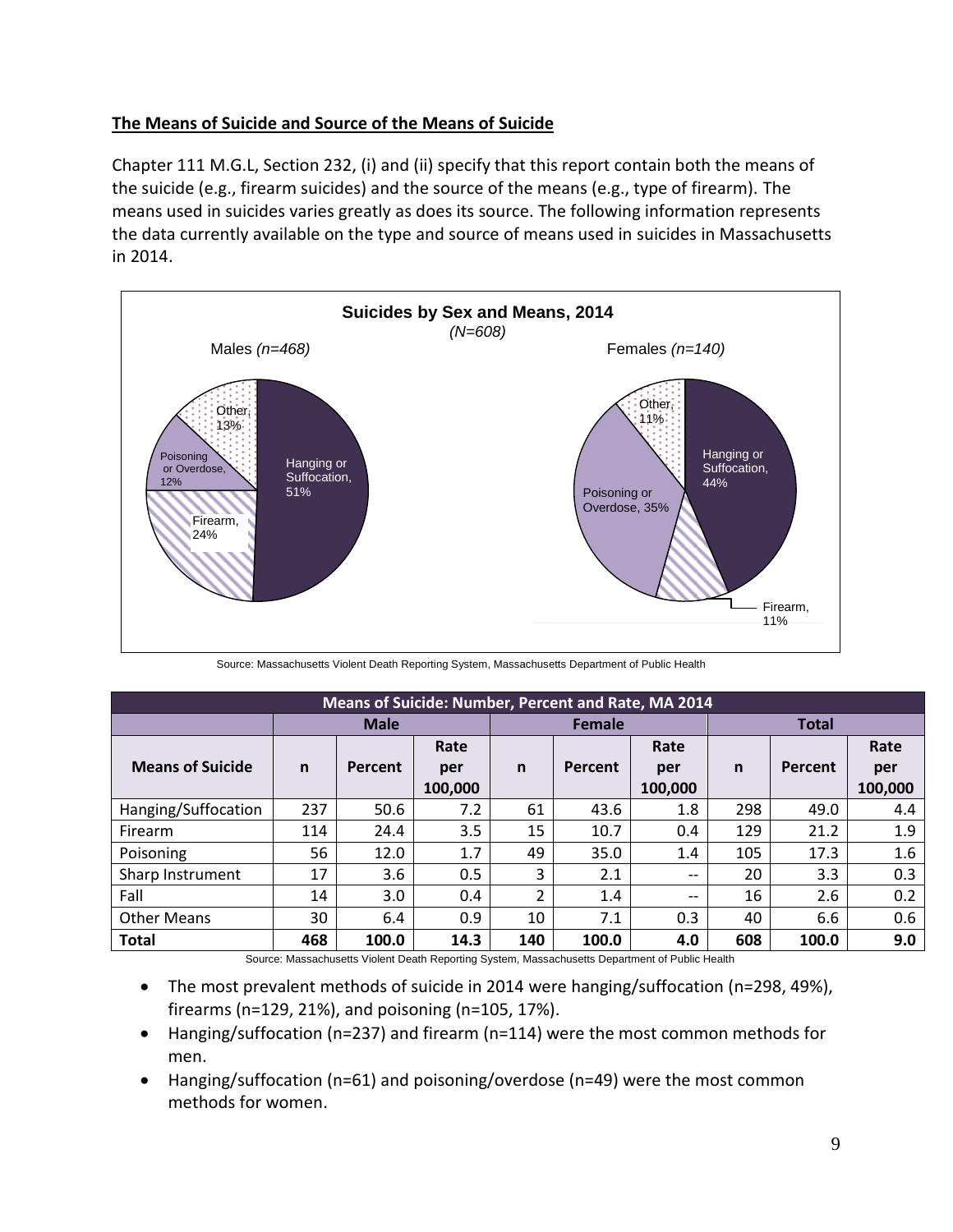| <b>Source of Means of Firearm Suicides:</b><br>Number, MA 2014 <sup>3</sup> |       |       |  |  |
|-----------------------------------------------------------------------------|-------|-------|--|--|
| <b>Means</b><br>℅<br>n                                                      |       |       |  |  |
| <b>Firearm</b>                                                              | 129   | 100.0 |  |  |
| Handgun                                                                     | 101   | 78.3  |  |  |
| Semi-Automatic Pistol                                                       | 54    |       |  |  |
| Revolver                                                                    | 31    |       |  |  |
| Unknown Type                                                                | 16    |       |  |  |
| <b>Rifle</b>                                                                | 10    | 7.7   |  |  |
| <b>Bolt Action</b>                                                          | 6     |       |  |  |
| Lever Action                                                                | $<$ 6 |       |  |  |
| <b>Pump Action</b>                                                          | $<$ 6 |       |  |  |
| Unknown Type                                                                | <6    |       |  |  |
| Shotgun                                                                     | 17    | 13.2  |  |  |
| <b>Bolt Action</b>                                                          | <6    |       |  |  |
| <b>Pump Action</b>                                                          | 7     |       |  |  |
| Single Shot                                                                 | <6    |       |  |  |
| Double Barrel                                                               | <6    |       |  |  |
| Semi-Automatic                                                              | <6    |       |  |  |
| Unknown Type                                                                | <6    |       |  |  |
| <b>Unknown</b>                                                              | 1     | 0.8   |  |  |

- There were three types of firearms used in firearm-related suicides in 2014: handguns, rifles, and shotguns.
- The most common amongst these types were handguns (n=101, 78%).
- The majority of victims who died from firearm-related suicides were male (n=114, 88%).
	- For suicides by hanging/suffocation, the most common known ligatures used were a rope/clothing line (n=51, 17%), belt/strap (n=50, 17%) and, cord/cable/wire (n=48, 16%).
	- For men, the most common ligature used was a rope/clothing line (n=44).
	- For women, the most common ligatures used were cord/cable/wire (n=10) and a belt/strap (n=10).
	- Twenty-eight victims used plastic bags as a means of suffocation, either alone or in conjunction with a gas such as helium, nitrogen or nitrous oxide.

Source: Massachusetts Violent Death Reporting System, Massachusetts Department of Public Health

| <b>Source of Means of Hanging/Suffocation Suicides:</b><br>Number, MA 2014 <sup>3</sup> |       |          |    |  |  |
|-----------------------------------------------------------------------------------------|-------|----------|----|--|--|
| <b>Male</b><br><b>Female</b><br><b>Total</b><br><b>Means</b>                            |       |          |    |  |  |
| Hanging/Suffocation<br>237<br>298<br>61                                                 |       |          |    |  |  |
| Rope/Clothing Line                                                                      | 44    | 7        | 51 |  |  |
| Belt/Strap                                                                              | 40    | 10       | 50 |  |  |
| Cord/Cable/Wire                                                                         | 38    | 10       | 48 |  |  |
| Plastic Bag/Plastic Bag + Gas                                                           | $25$  | $<$ 6    | 28 |  |  |
| Sheet/Curtain                                                                           | 13    | 6        | 19 |  |  |
| Dog Leash                                                                               | $<$ 6 | $6$      | 7  |  |  |
| Clothing/Shoelace                                                                       | 10    | 6        | 16 |  |  |
| <b>Other Specified Means</b>                                                            | <6    | $\leq 6$ | 7  |  |  |
| Not Specified                                                                           | 59    | 13       | 72 |  |  |
| Source: Massachusetts Violent Death Penerting System Massachusetts Department of        |       |          |    |  |  |

etts Violent Death Reporting System, Massachusetts Department of Public Health

 $\overline{a}$  $^3$  Data suppressed for counts less than 6 for select variables. Some values greater than 6 have also been suppressed when it would allow for a value of less than 6 to be calculated.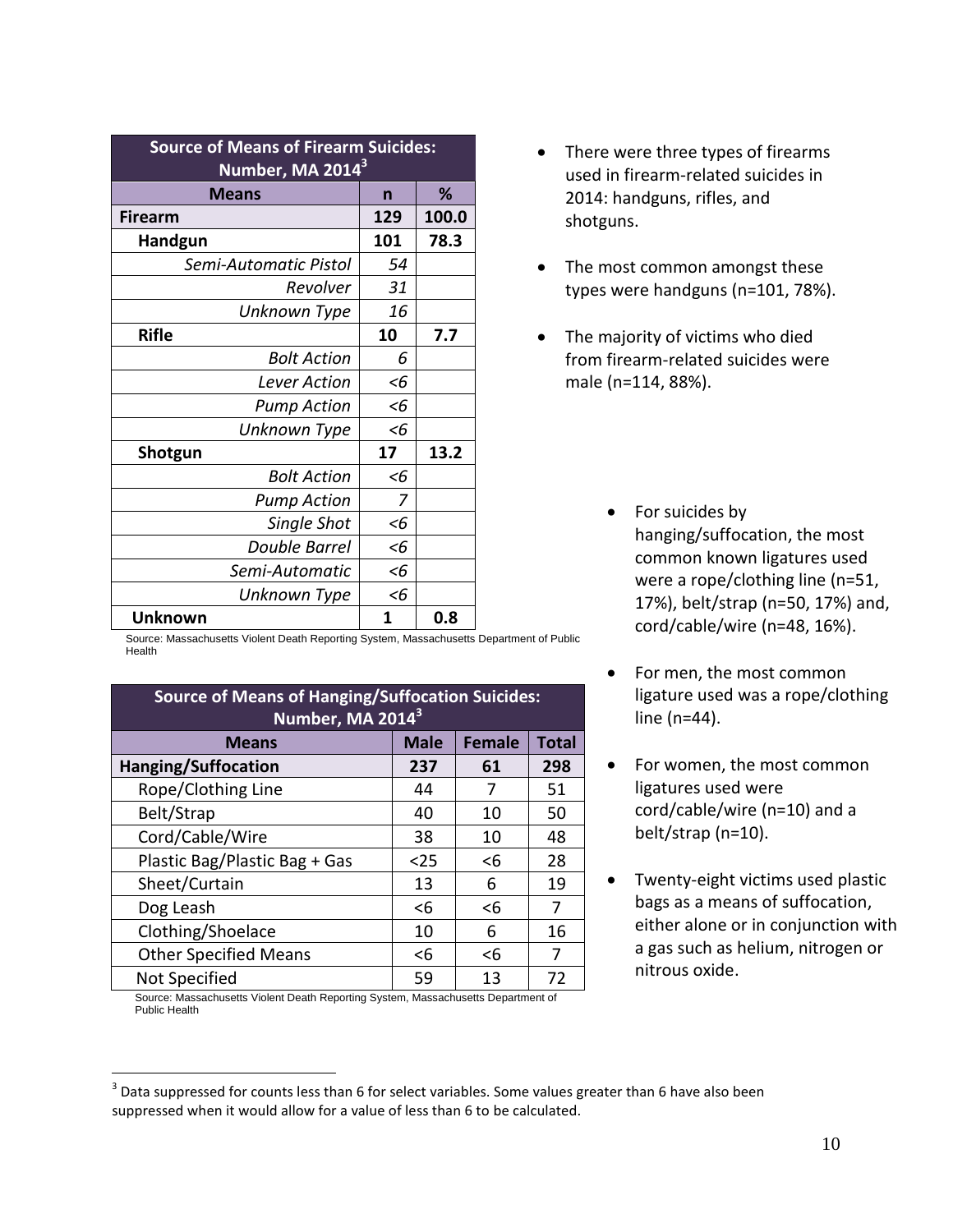| <b>Source of Means of Poisoning</b>     |               |              |       |
|-----------------------------------------|---------------|--------------|-------|
| Suicides: Number, MA 2014 <sup>45</sup> |               |              |       |
| <b>Means</b>                            | <b>Female</b> | <b>Total</b> |       |
| Poisoning <sup>1</sup>                  |               |              |       |
| <b>Substance Classes</b>                | 106           | 118          | 224   |
| Alcohol                                 | 9             | 8            | 17    |
| Anticonvulsant                          | $<$ 6         | $<$ 6        | <6    |
| Antidepressant                          | 18            | 21           | 39    |
| Antipsychotic                           | < 10          | <6           | 11    |
| <b>Barbiturates</b>                     | <6            | <6           | <6    |
| Benzodiazepines                         | 13            | 14           | 27    |
| Carbon Monoxide                         | $20$          | $<$ 6        | 20    |
| Cocaine                                 | $<$ 6         | <6           | <6    |
| Muscle Relaxant                         | 0             | $6$          | <6    |
| Opiate                                  | 15            | 32           | 47    |
| <b>Other Substance Class</b>            | 20            | 30           | 50    |
| Acetaminophen                           | <6            | <6           | 9     |
| Diphenhydramine                         | <6            |              | 10    |
| Zolpidem                                | <6            | <6           | $<$ 6 |
| Other/Unknown                           |               |              |       |
| <b>Substance</b>                        | 12            | 14           | 26    |

This table includes all substances listed in the cause of death for poisoning suicides by substance class.

 Opiates (n=47, 21%) and antidepressants (n=39, 17%) were the most common classes of substances used in poisoning suicides.

Source: Massachusetts Violent Death Reporting System, Massachusetts Department of Public Health

| <b>Source of Means of Sharp</b><br><b>Instrument Suicides: Number, MA</b><br>2014 <sup>5</sup> |  |  |  |
|------------------------------------------------------------------------------------------------|--|--|--|
| <b>Total</b><br><b>Means</b>                                                                   |  |  |  |
| <b>Sharp Instrument</b><br>20                                                                  |  |  |  |
| Knife                                                                                          |  |  |  |
| Razor Blade/Box Cutter                                                                         |  |  |  |
| Other/Not Specified                                                                            |  |  |  |
|                                                                                                |  |  |  |

 $\overline{a}$ 

• The most prevalent sharp instrument used in suicides was a knife (n=8, 40%).

 $^4$  The substances listed have been identified as the cause of death of victims (n=224); however, please note that more than one substance may be associated with a single suicide. Because these substances are not mutually exclusive, the total count will add up to more than the 105 victims who died from poisoning.

 $<sup>5</sup>$  Data suppressed for counts less than 6 for select variables. Some values greater than 6 have also been</sup> suppressed when it would allow for a value of less than 6 to be calculated.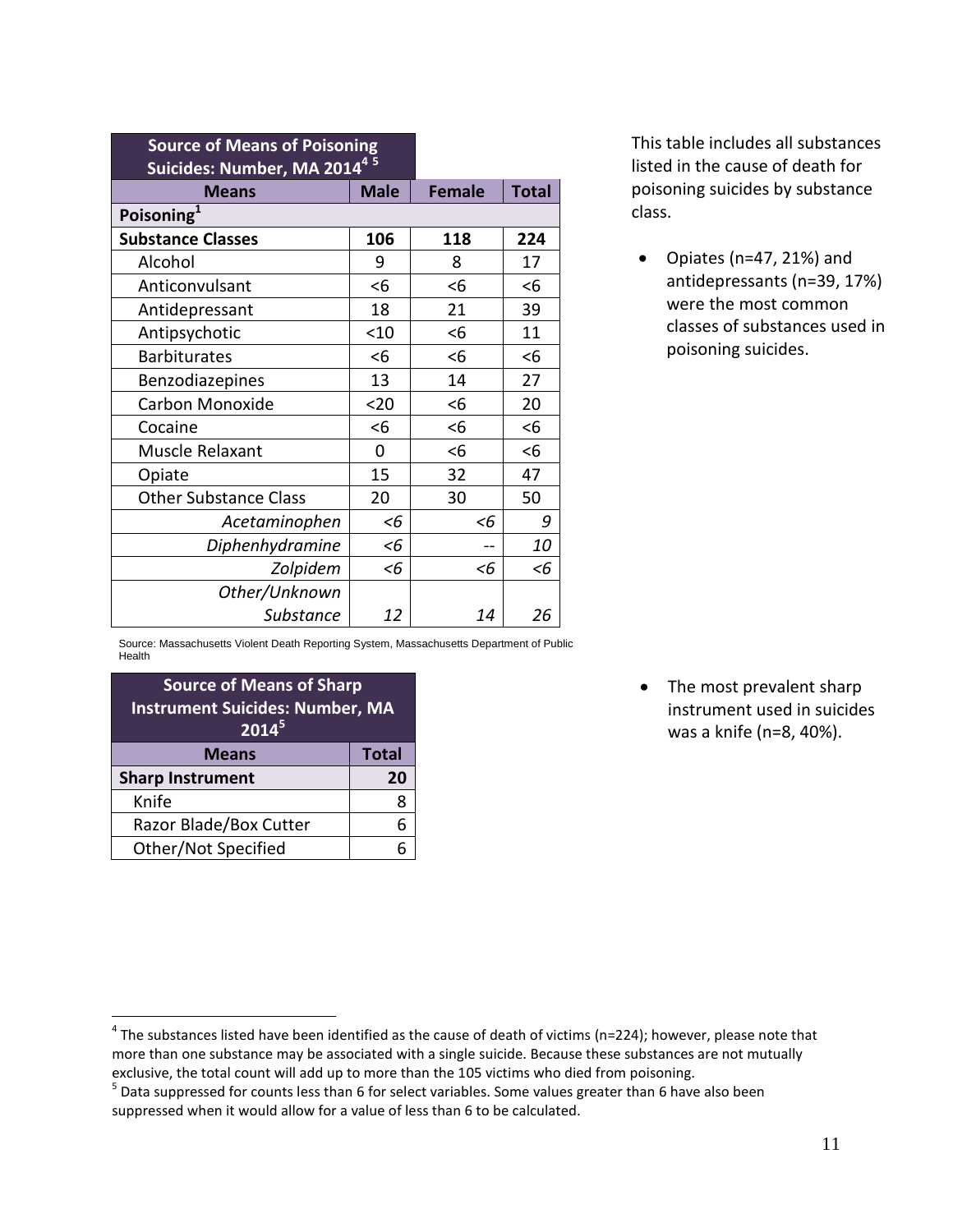| <b>Source of Means of Fall Suicides:</b><br>Number, MA 2014 <sup>6</sup> |    |  |  |
|--------------------------------------------------------------------------|----|--|--|
| <b>Total</b><br><b>Means</b>                                             |    |  |  |
| Fall                                                                     | 16 |  |  |
| <b>Residential Building</b>                                              |    |  |  |
| <b>Bridge</b>                                                            | <6 |  |  |
| Parking Garage                                                           | 36 |  |  |
| <b>Health Care Facility</b>                                              |    |  |  |

• In 2014, residential buildings (n=7, 44%) were most often utilized in suicides resulting from falling/jumping from a height.

Source: Massachusetts Violent Death Reporting System, Massachusetts Department of Public Health

| <b>Source of Means of Other Suicides:</b><br>Number, MA 2014 <sup>6</sup> |    |  |  |
|---------------------------------------------------------------------------|----|--|--|
| <b>Total</b><br><b>Means</b>                                              |    |  |  |
| <b>Other Means</b>                                                        | 40 |  |  |
| Drowning                                                                  | 11 |  |  |
| Train                                                                     |    |  |  |
| Fire/Burn                                                                 | 6  |  |  |
| <b>Motor Vehicle</b>                                                      | <6 |  |  |
| Other/Unknown                                                             |    |  |  |

Source: Massachusetts Violent Death Reporting System, Massachusetts Department of Public Health

• The most prevalent methods of suicide in the other category were those involving drowning (n=11) and trains (n=9).

 6 Data suppressed for counts less than 6 for select variables. Some values greater than 6 have also been suppressed when it would allow for a value of less than 6 to be calculated.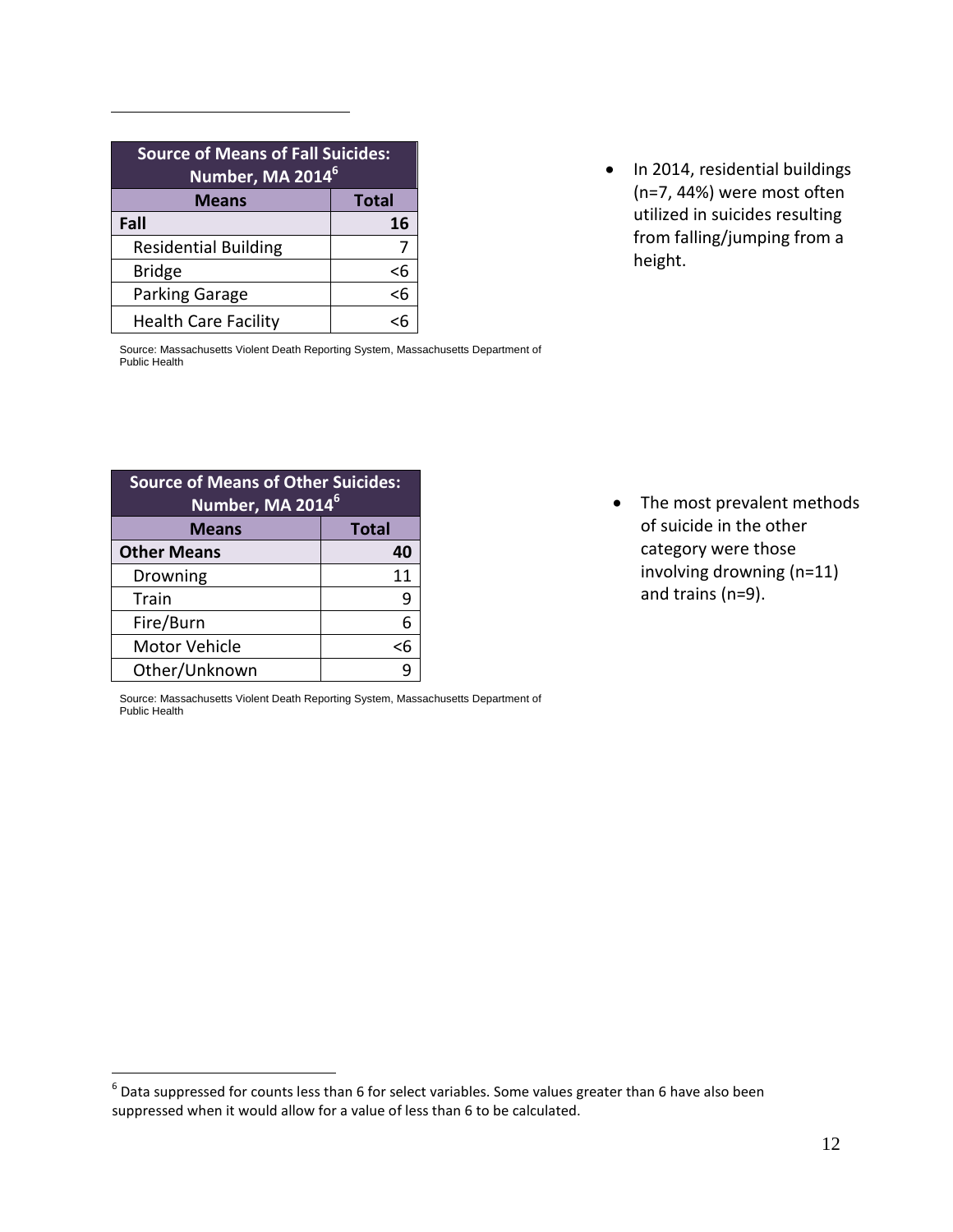| <b>Relationship of Persons who Died by Firearm Suicide to</b><br><b>Firearm Owner: Number and Percent, MA 2014</b> |    |      |  |  |
|--------------------------------------------------------------------------------------------------------------------|----|------|--|--|
| <b>Relationship</b><br>%<br>N                                                                                      |    |      |  |  |
| <b>Firearm Suicides</b><br>100.0<br>129                                                                            |    |      |  |  |
| Self                                                                                                               | 50 | 38.8 |  |  |
| Family Member/Friend/Other Known Person                                                                            | 12 | 9.3  |  |  |
| Unknown<br>519<br>67                                                                                               |    |      |  |  |

#### **The Relationship between the Owner of the Means and the Decedent**

MAVDRS collects information on the relationship of the owner of a firearm to the decedent from police reports and medical examiner files. However, information on the relationship between the owner and decedent is not always clearly documented in these records. Additional information was obtained for this report from DCJIS to improve this information.

In 2014, of the 129 firearm suicides, 62 had documented information on the relationship of the firearm owner to the decedent. In 39% of suicides by firearm, it was known that the decedent was the owner of the firearm and in 9%, it was known that the owner of the firearm was a family member, friend or other known person.

For prescription drugs used in poisoning suicides, MAVDRS collects information on the relationship between the decedent and the person for whom the prescription medication was prescribed. In 2014, 53% of pharmaceutical drugs used in poisoning suicides were known to be prescribed to the decedent.

MAVDRS does not collect information on the relationship between the owner of the means and the decedent for the following means because these are commonly available and nonregulated objects: hanging/suffocation, sharps instruments, non-prescription drugs or falls.

#### **The Length of Time between Purchase of the Means and the Death of the Decedent**

| Length of Time from Purchase of Firearm to Date of Death of<br><b>Firearm Suicide where Victim was Gun Owner:</b><br><b>Number and Percent, MA 2014</b> |    |      |  |  |
|---------------------------------------------------------------------------------------------------------------------------------------------------------|----|------|--|--|
| Length of Time from Purchase to Death<br>℅<br>N                                                                                                         |    |      |  |  |
| <b>Victim was Gun Owner</b><br>100.0<br>50                                                                                                              |    |      |  |  |
| Less than 1 year                                                                                                                                        | 7  | 14.0 |  |  |
| Between 1-5 years                                                                                                                                       | 10 | 20.0 |  |  |
| Over 5 years                                                                                                                                            | 15 | 30.0 |  |  |
| Unknown                                                                                                                                                 | 18 | 36.0 |  |  |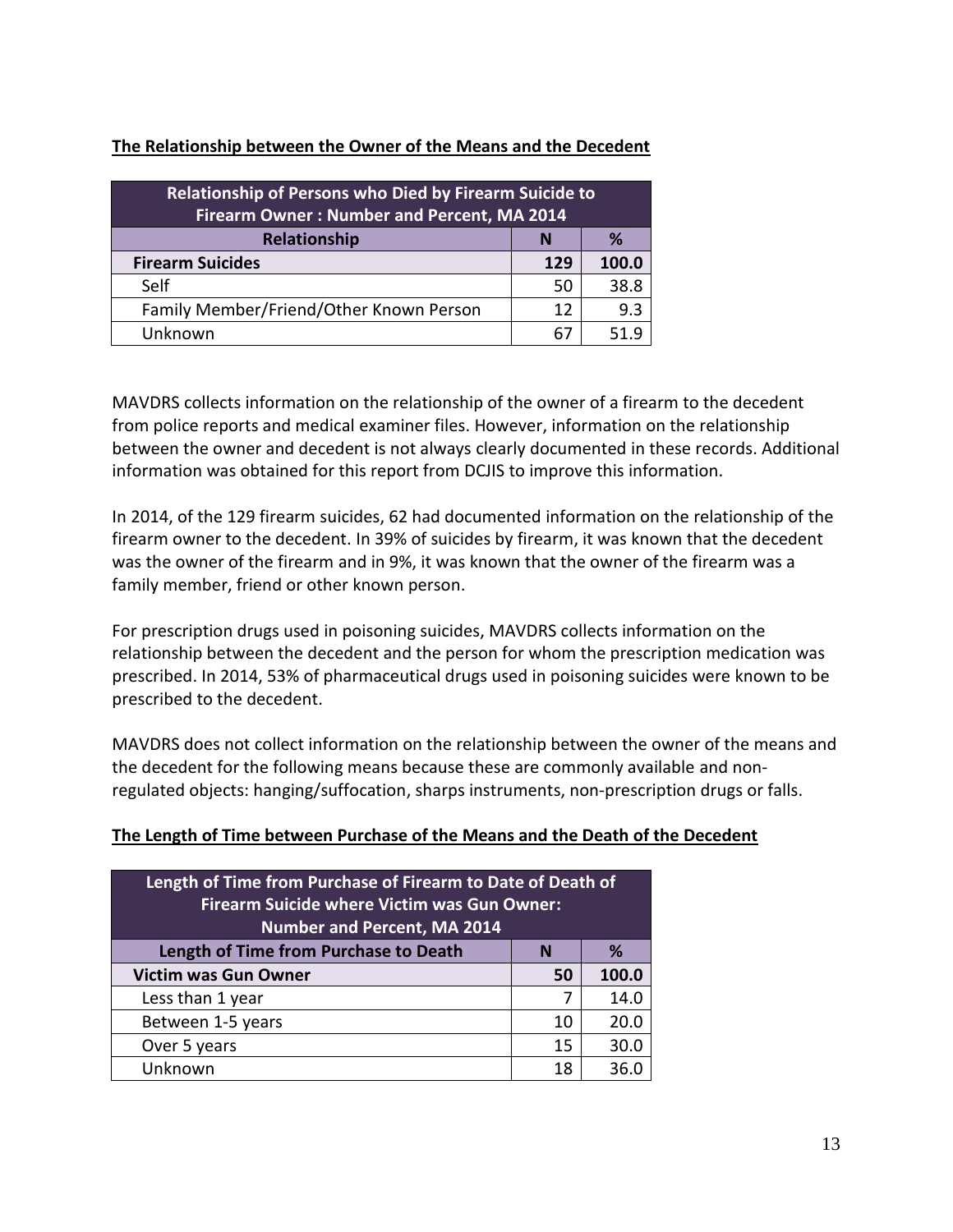MAVDRS was able to obtain information on the length of time between the purchase of the means and the death of the decedent for firearm suicides where the victim was the owner of the firearm. Information on the length of time from purchase to death was known for 64% of firearm suicides where the victim owned the firearm. In 14% of these, the victim had owned the gun for less than a year and in 20% the victim had owned the firearm for between 1 and 5 years. In 30%, the victim had owned the firearm for over 5 years.

## **Whether the Means was Legally Obtained and Owned Pursuant to the Laws of the Commonwealth**

Of the variety of means used in suicides, only those by firearm and poisoning may or may not be obtained and owned legally. For firearms, MAVDRS currently collects information on whether a firearm was known to be stolen, but this information is often incomplete. Of the 129 firearm suicides in 2014, less than six were known to be stolen. MAVDRS is working to improve on the completeness of this variable and determine whether or not a firearm was legally obtained and owned.

In 2014, there were less than six known illicit substances that were part of the cause of death in poisoning suicides. MAVDRS does not currently have a variable for capturing whether prescription drugs used in poisoning suicides were obtained legally or not. MAVDRS will continue to work with data partners to capture this information for future reports when possible.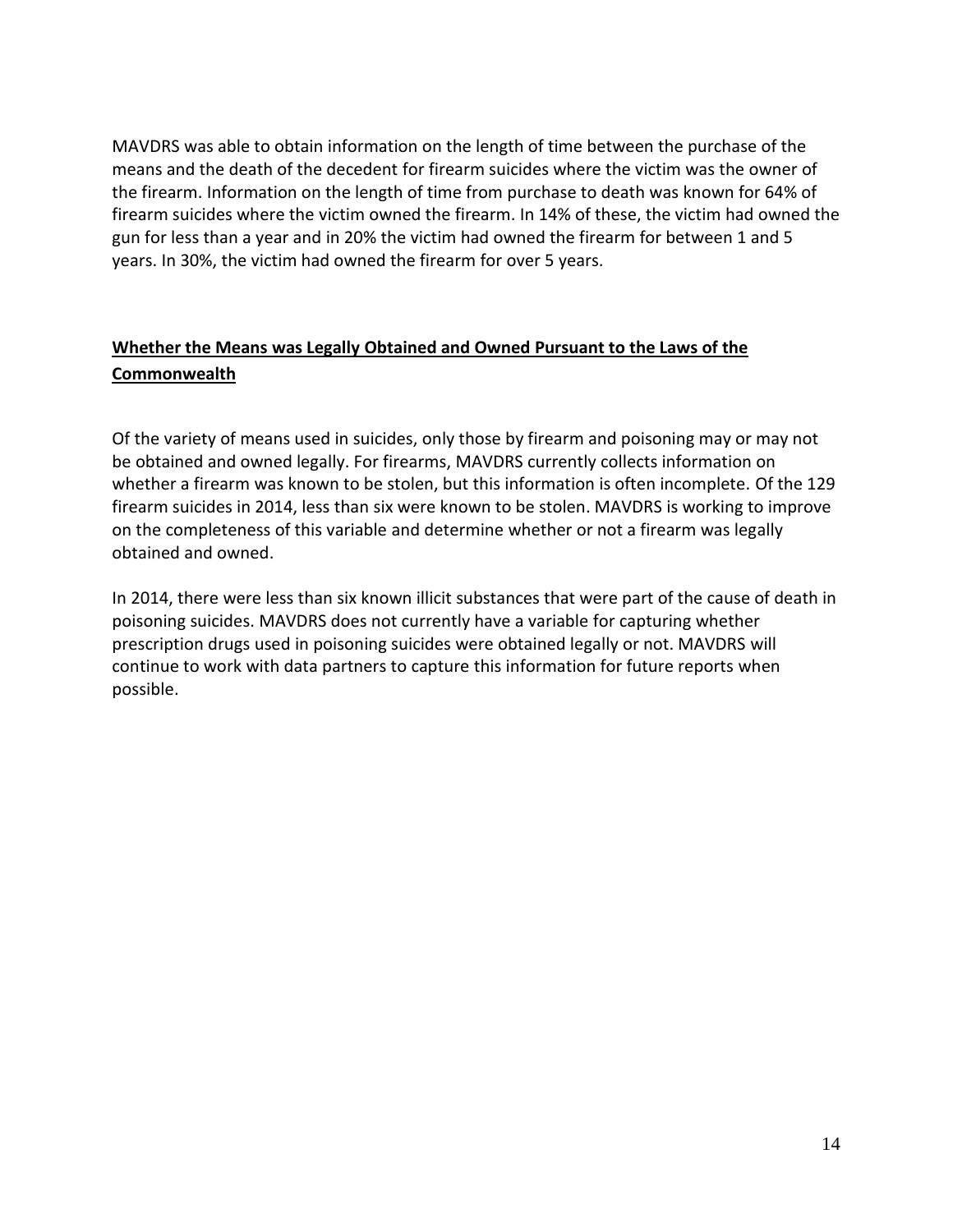#### **Circumstances**



Source: Massachusetts Violent Death Reporting System, Massachusetts Department of Public Health

A circumstance is a condition, fact or event that affects a situation. Circumstances surrounding the decedent's life prior to the death can highlight opportunities for future prevention efforts. MAVDRS systematically collects information on suicides and allows for more than one circumstance to be listed for a suicide victim. 95% of suicide victims had at least one circumstance identified during case-review (n=577) and 87% had multiple circumstances known (n=526). It is important to remember that some circumstances are more likely to be known and documented than others and if a circumstance is not identified, that does not mean it was not present in the decedent's life. The above chart represents percentages of circumstances noted out of all suicides (N=608).

- 54% of suicide victims had a documented current mental health problem, such as depression, anxiety disorder, schizophrenia or post-traumatic stress disorder.
- 38% were currently receiving treatment for a mental health or substance abuse problem and 44% had any history of treatment for a mental illness or substance abuse problem.
- 26% had an alcohol or other substance use problem.
- 21% experienced an intimate partner problem prior to their death such as divorce, breakup, jealousy and conflict. In 2014 there were 4 intimate partner violence related homicide/suicide cases, 3 of which involved firearms.
- 18% had a history of suicide attempts.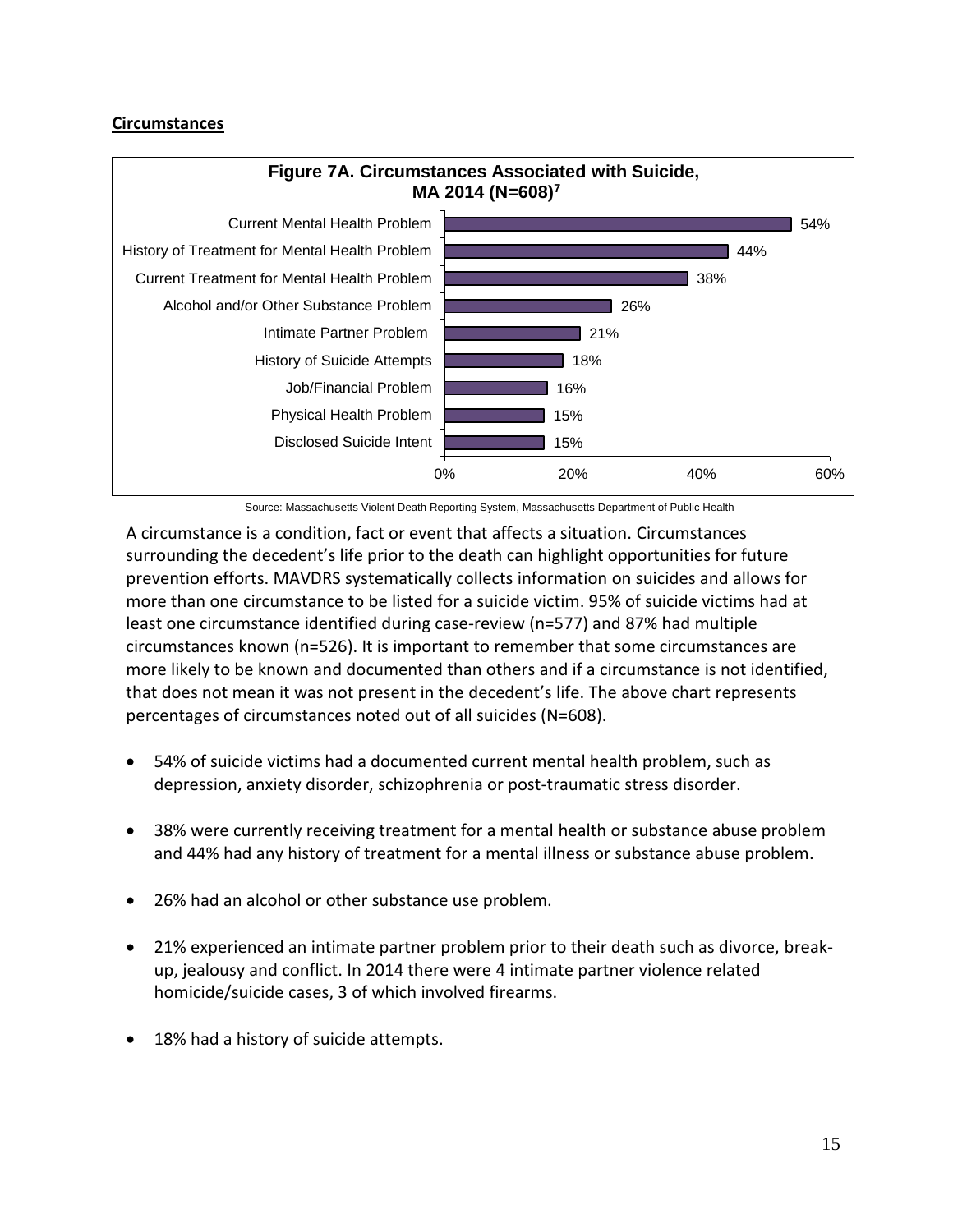#### **Past Suicide Attempts**

Information on past suicide attempts is obtained from the medical examiner file and police reports. This information may come from the decedent's family, friends or psychiatric/hospital records. Friends and family of the decedent may not know of the decedent's past suicide attempts or may choose not to report that information to the authorities. Also, hospital records are not available on all suicides and even if they are present, not all suicide attempts would cause an injury that would make this information be present in the records.

| <b>Confirmed Past Suicide Attempts by</b><br><b>Means Used in Suicide &amp; Sex: Number &amp;</b> |                            |     |                |  |  |  |  |
|---------------------------------------------------------------------------------------------------|----------------------------|-----|----------------|--|--|--|--|
|                                                                                                   | Percent, MA 2014<br>%      |     |                |  |  |  |  |
| <b>Firearm</b>                                                                                    | n                          |     | <b>Total N</b> |  |  |  |  |
|                                                                                                   |                            |     |                |  |  |  |  |
| Male                                                                                              | <6                         |     | 114            |  |  |  |  |
| Female                                                                                            | <6                         |     | 15             |  |  |  |  |
| Total                                                                                             | <6                         |     | 129            |  |  |  |  |
|                                                                                                   | <b>Hanging/Suffocation</b> |     |                |  |  |  |  |
| Male                                                                                              | 47                         | 20% | 237            |  |  |  |  |
| Female                                                                                            | 10                         | 16% | 61             |  |  |  |  |
| Total                                                                                             | 57                         | 19% | 298            |  |  |  |  |
| <b>Poisoning</b>                                                                                  |                            |     |                |  |  |  |  |
| Male                                                                                              | 17                         | 30% | 56             |  |  |  |  |
| Female                                                                                            | 13                         | 27% | 49             |  |  |  |  |
| Total                                                                                             | 30                         | 29% | 105            |  |  |  |  |
| <b>All Other Means</b>                                                                            |                            |     |                |  |  |  |  |
| Male                                                                                              | 15                         | 25% | 61             |  |  |  |  |
| Female                                                                                            | <6                         |     | 15             |  |  |  |  |
| Total                                                                                             | <25                        |     | 76             |  |  |  |  |

Source: Massachusetts Violent Death Reporting System, Massachusetts Department of Public Health

- Twenty-two percent of female victims (n=31) and 17% of male victims (n=81) were confirmed to have prior suicide attempts.
- Twenty-seven percent of female poisoning victims (n=13) and 16% of female hanging/suffocation victims (n=10) had prior suicide attempts.
- Twenty percent of male hanging/suffocation victims (n=47) and 30% of male poisoning victims (n=17) had prior suicide attempts.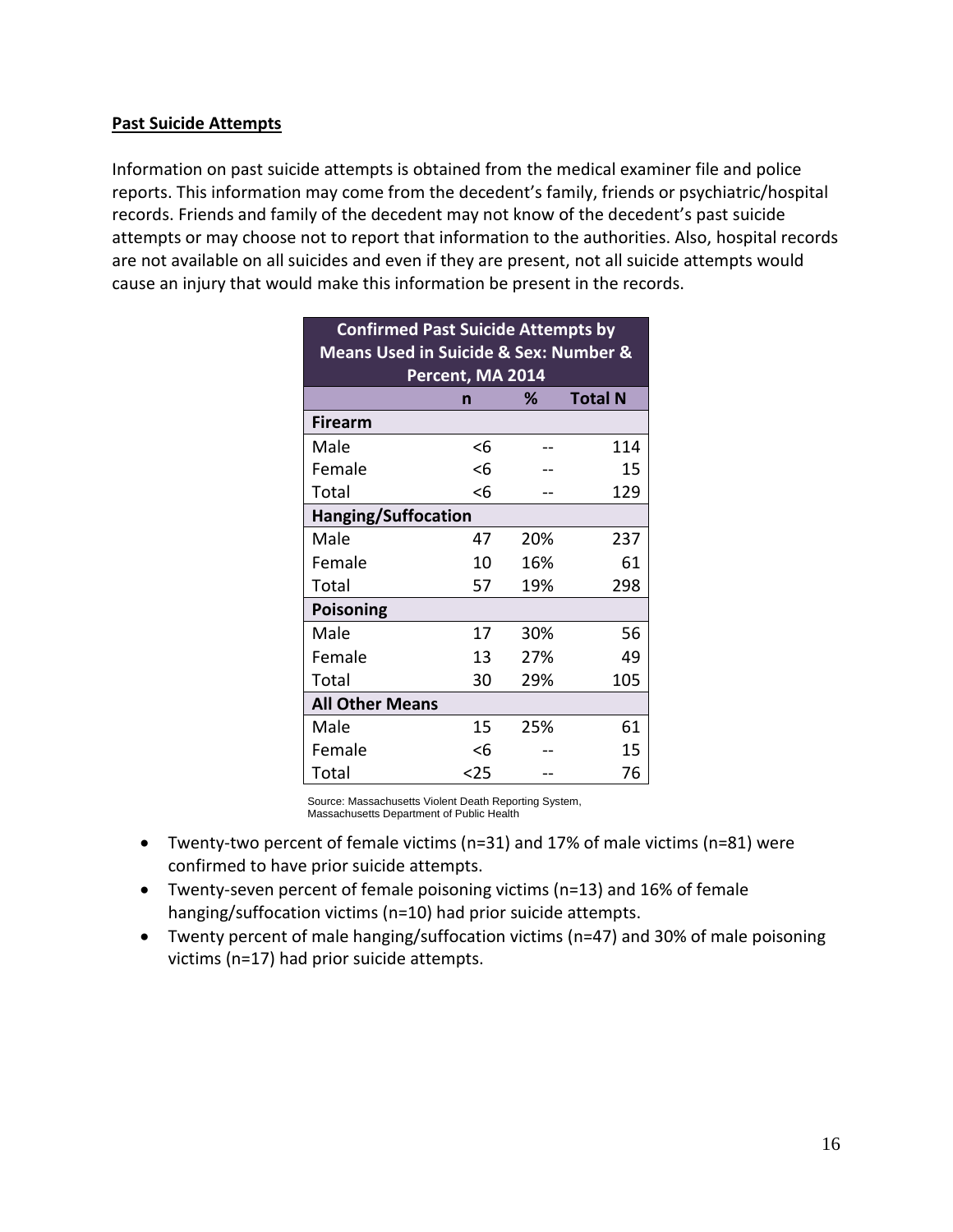#### **Past Mental Health Treatment of the Decedent**

| <b>History of Treatment for Mental Health or</b><br><b>Substance Abuse Problem: Number, MA</b> |      |     |                |  |  |  |
|------------------------------------------------------------------------------------------------|------|-----|----------------|--|--|--|
|                                                                                                | 2014 |     |                |  |  |  |
|                                                                                                | n    | ℅   | <b>Total N</b> |  |  |  |
| <b>Firearm</b>                                                                                 |      |     |                |  |  |  |
| Male                                                                                           | 28   | 25% | 114            |  |  |  |
| Female                                                                                         | 6    | 40% | 15             |  |  |  |
| Total                                                                                          | 34   | 26% | 129            |  |  |  |
| <b>Hanging/Suffocation</b>                                                                     |      |     |                |  |  |  |
| Male                                                                                           | 106  | 45% | 237            |  |  |  |
| Female                                                                                         | 31   | 51% | 61             |  |  |  |
| Total                                                                                          | 137  | 46% | 298            |  |  |  |
| <b>Poisoning</b>                                                                               |      |     |                |  |  |  |
| Male                                                                                           | 30   | 54% | 56             |  |  |  |
| Female                                                                                         | 32   | 65% | 49             |  |  |  |
| Total                                                                                          | 62   | 59% | 105            |  |  |  |
| <b>All Other Means</b>                                                                         |      |     |                |  |  |  |
| Male                                                                                           | 26   | 43% | 61             |  |  |  |
| Female                                                                                         | 9    | 60% | 15             |  |  |  |
| Total                                                                                          | 35   | 46% | 76             |  |  |  |

Source: Massachusetts Violent Death Reporting System, Massachusetts Department of Public Health

 Fifty-six percent of female victims (n=78) and 41% of male victims (n=190) were noted to have a history of treatment for a mental health or substance abuse problem.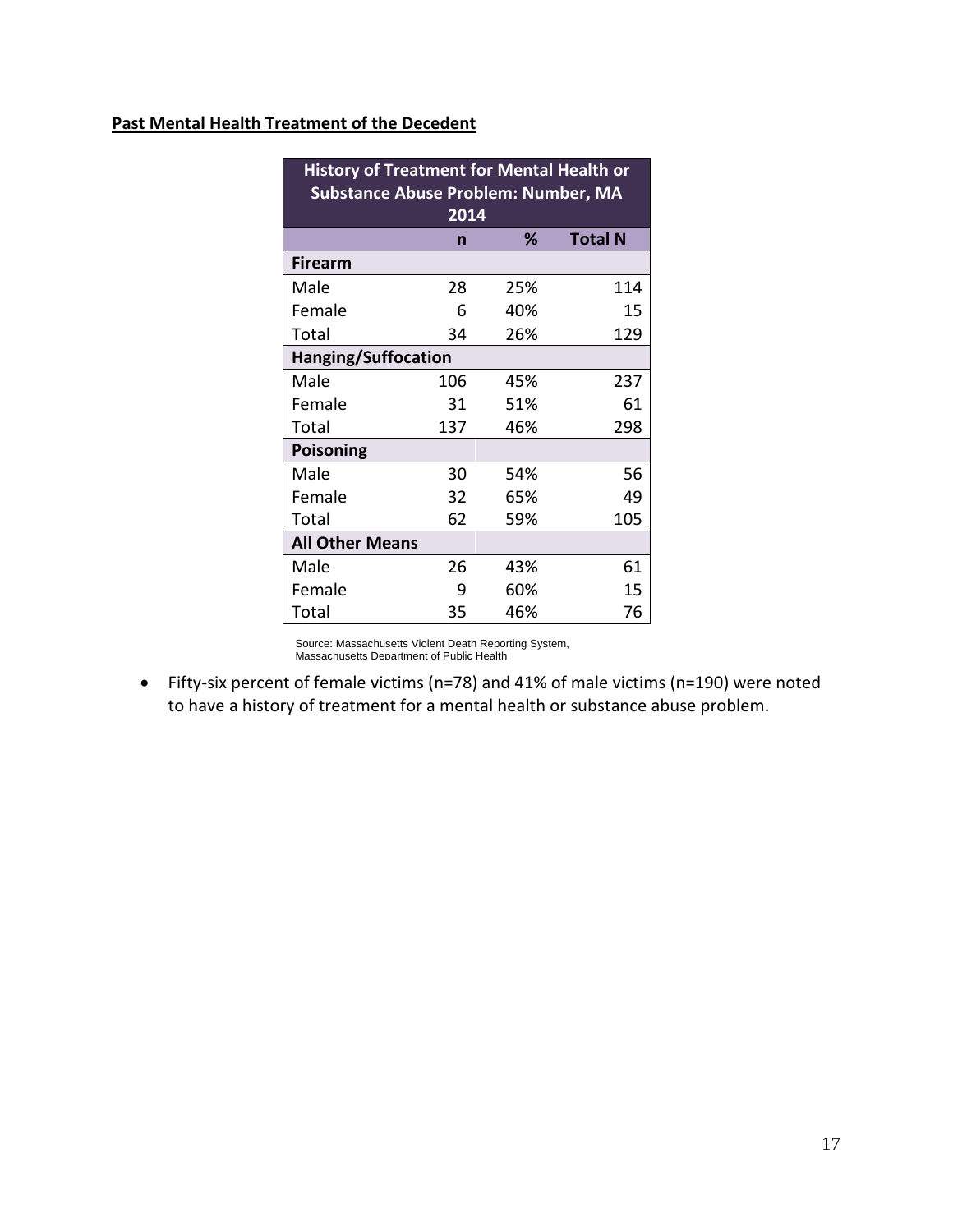## **Suicide Prevention Program**

The Suicide Prevention Program (SPP) at DPH employs the latest suicide prevention strategies using the public health approach and is funded by a specific line item in the Massachusetts State budget. The SPP uses data to help inform its prevention strategies.

Massachusetts has one of the lowest suicide rates in the country. Factors that contribute to Massachusetts' low rate include: the Commonwealth's low rate of household gun ownership, better access to emergency medical care, a robust behavioral health industry and a 10-year history of state suicide prevention funding.

A major public health strategy is to identify health disparities – when a disease, illness or injury disproportionately effects a particular population. Analyzing data on suicides and non-fatal selfinjuries enables the Program to identify at-risk populations and target funding to those populations. The Program issued a competitive procurement for FY15 that resulted in the funding of 20 community-based providers to address the needs of these vulnerable populations statewide. Services provided include:

- The four Samaritan agencies funded to provide a toll free helpline and survivor to survivor grief support services.
- Survivor support groups facilitated by individuals who themselves are survivors of suicide loss.
- Online screening and referral for conditions such as depression, anxiety, substance abuse, post-traumatic stress and eating disorders available across the Commonwealth.
- Postvention services after a suicide occurs; often conducted in a school setting where the suicide death of a student has a profound effect on the school and the community.

Through Inter-agency Service Agreements (ISAs), the program funds activities specific to the populations served by the Executive Office of Elder Affairs, the Department of Mental Health and the Department of Veterans' Services' SAVE Program.

The SAVE Program (Statewide Advocacy for Veterans Empowerment) is composed of outreach workers who are returning veterans or family members of returning veterans who reach out to military personnel coming back from Iraq and Afghanistan to educate them on services and benefits available to them, and to screen for behavioral health issues. They are highly mobile and attend veterans' gatherings all across the state. SAVE is not restricted to working only with returning veterans. They can serve any veteran. Despite the age differences when dealing with Viet Nam war veterans, for example, they still command credibility because of their military service.

The SPP works in partnership with these agencies as well as the Department of Elementary and Secondary Education, the Department of Corrections, our own Bureau of Substance Abuse Services, the Office of Emergency Services, Department of Children and Families, Department of Youth Services, County Sheriff's Departments, and the MA National Guard. An especially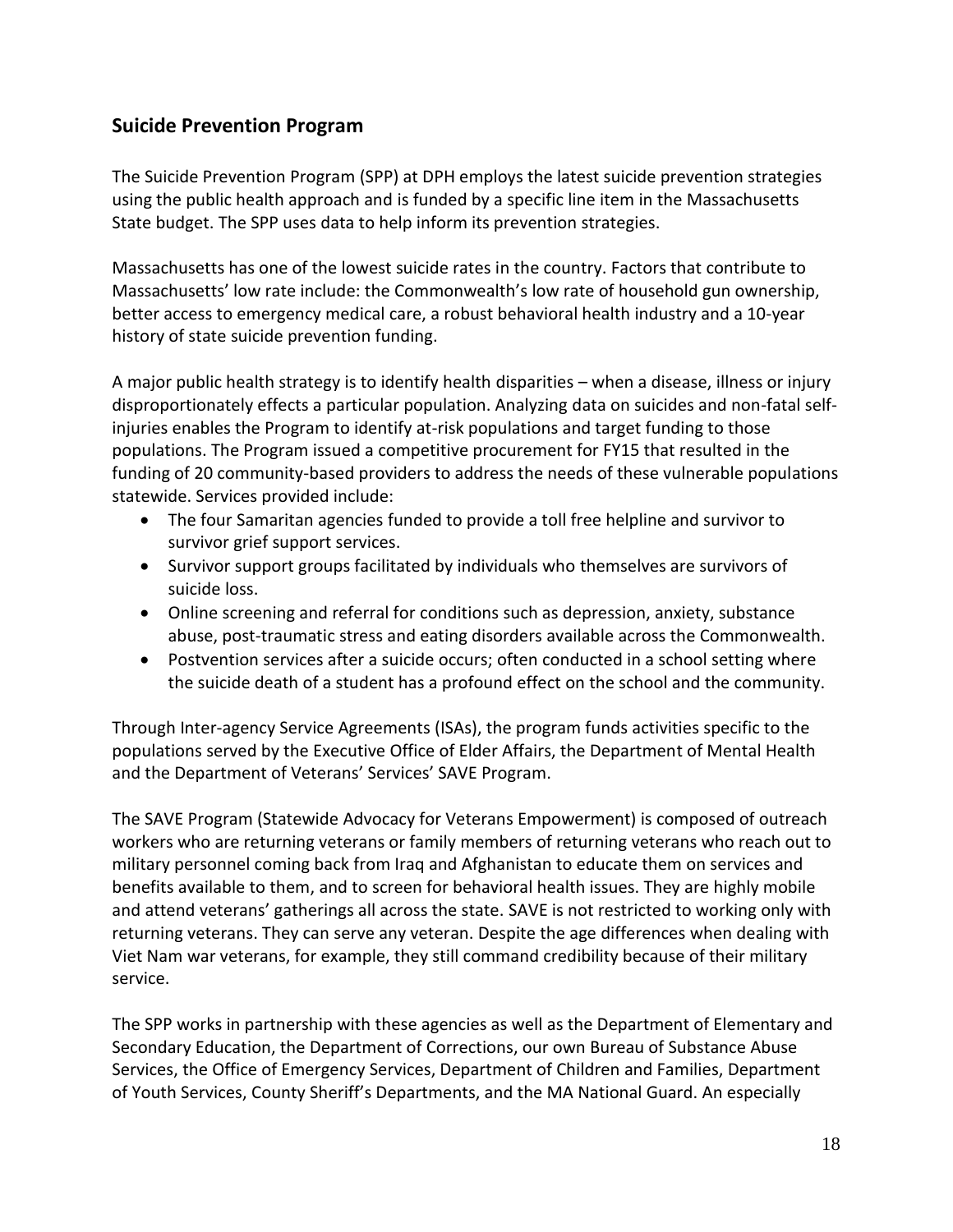significant and close partner is the Department of Mental Health which provides senior management staff participation in all aspects of the Program.

The SPP also funds the statewide MA Coalition for Suicide Prevention and its prevention activities. The Coalition develops and supports ten Regional Coalitions covering the entire Commonwealth. The Regional Coalitions provide the local networking to assure that prevention services reach all areas of the Commonwealth.

Community Coalitions are given technical assistance and some Program funding in their initial stages to support their development. Some coalitions, like Needham, Newton, Nantucket and New Bedford, for example, were formed in response to one or more youth suicides. After a year or two of operation, these coalitions usually expand to include activities addressing suicide across the lifespan.

A primary strategy for preventing suicide is raising public awareness that suicide is preventable. Gatekeeper training teaches everyone how to recognize signs of suicide and instills confidence in talking about suicide.

Behavioral health professionals, until very recently, received little education in assessing and managing suicide risk despite the fact that they inevitably served clients with suicidality. Skills training for clinicians fill that gap.

Education and screening training for health professionals helps them to identify at risk individuals in their practices.

We prefer to introduce system-wide approaches to suicide that include appropriate levels of training, protocols to follow and postvention strategies to minimize further deaths if a suicide occurs. Schools, DYS, Community mental health centers and hospital systems are some examples of systems with which we are working.

Last April, 500 participants attended each of the two days of our annual conference. Participants were from clinical settings, schools, law enforcement, policy makers, survivors, attempters and service providers.

The Program provides technical assistance to interagency prevention policy initiatives to assure that the most current suicide prevention strategies are employed.